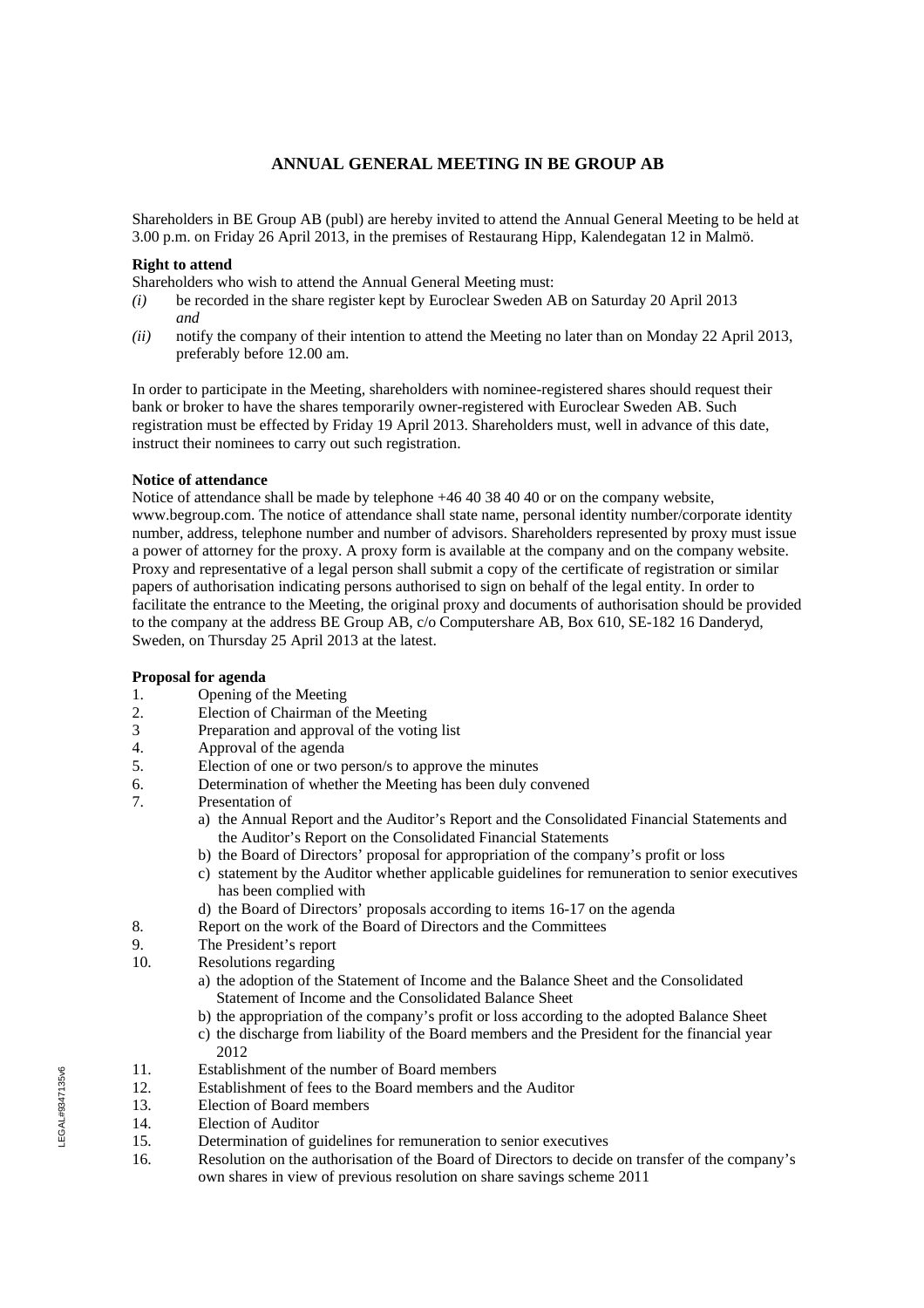- 17. Resolution on the authorisation of the Board of Directors to decide on the transfer of the company's own shares
- 18. Closing of the Meeting

## **Proposal for election of Chairman of the Meeting (item 2)**

The Nomination Committee of BE Group for the Annual General Meeting 2013, consisting of Bengt Stillström (AB Traction), Jan Andersson (Swedbank Robur fonder), Tomas Ramsälv (Odin Fonder) and Anders Ullberg (Chairman of the Board of BE Group), has proposed that Anders Ullberg, Chairman of the Board, is to be elected Chairman of the Meeting.

## **Proposal for appropriation of the company's results (item 10 b)**

The Board of Directors has proposed that no dividend is to be distributed for the financial year 2012 and that the results of the company of totally SEK 465,382,959, including this year's loss of SEK -214,370,335 should be carried forward.

## **Proposal for establishment of the number of Board members (item 11)**

The Nomination Committee has proposed that the number of Board members shall be 6 without any deputy members.

## **Proposal for establishment of fees to the Board members and the Auditor (item 12)**

The Nomination Committee has proposed that fees to the Board of Directors shall amount to a total of SEK 1,470,000 whereof SEK 420,000 to the Chairman of the Board and SEK 210,000 to each of the other Board members elected by the General Meeting. For work in the Audit Committee a total remuneration of SEK 150,000 (150,000) shall be distributed, whereof SEK 70,000 (70,000) to the Chairman and SEK 40,000 (40,000) to each of the other committee members (unchanged), whereas for work in the Remuneration Committee no remuneration shall be distributed (unchanged).

In connection with the Nomination Committee's proposal for fees to the Board members, the Board of Directors proposes, provided that it is cost-neutral for BE Group and after a written agreement between BE Group and a Swedish limited liability company which is wholly-owned by a Board member, that the board fee may be invoiced by the company wholly-owned by the Board member. In such case, the invoiced fee shall be increased with an amount corresponding to social security payments pursuant to law and value added tax pursuant to law.

The Nomination Committee has further proposed that fees to the Auditor should be paid according to approved invoices.

## **Proposal for election of Board members (item 13)**

The Nomination Committee has proposed re-election of Board members Anders Ullberg, who is also proposed to be re-elected as Chairman of the Board, Roger Bergqvist, Marita Jaatinen, Lars Olof Nilsson and Petter Stillström and new election of Jörgen Zahlin. Cecilia Edström has declined re-election.

Jörgen Zahlin was born in 1964. He has been employed within the technology trading group OEM International since 1985 and has been its President and CEO since 2002.

## **Proposal for election of Auditor (item 14)**

The Nomination Committee has proposed re-election of the registered accounting company KPMG AB for a mandate period of one year.

## **Determination of guidelines for remuneration to senior executives (item 15)**

The remuneration to senior executives shall consist of a fixed salary, variable remuneration, pension and other benefits. The total remuneration rate shall be in accordance with market conditions. The fixed remuneration shall be individual and differentiated with regard to the responsibility and achievements of the individual and shall be set annually. A variable remuneration shall be related to the fulfilment of annual pre-determined well defined targets and amount to a maximum of 50% of the fixed remuneration.

The pension shall be fee-based and correspond to a maximum of 35% of the fixed annual salary plus a maximum of 20% of the average bonus during the past three years.

Upon notice by BE Group, an aggregated notice period and right to severance pay corresponding to a maximum of 18 months' fixed salary shall apply and, if applicable, the severance pay shall be reduced by such income that the senior executive may acquire from other employments or operations.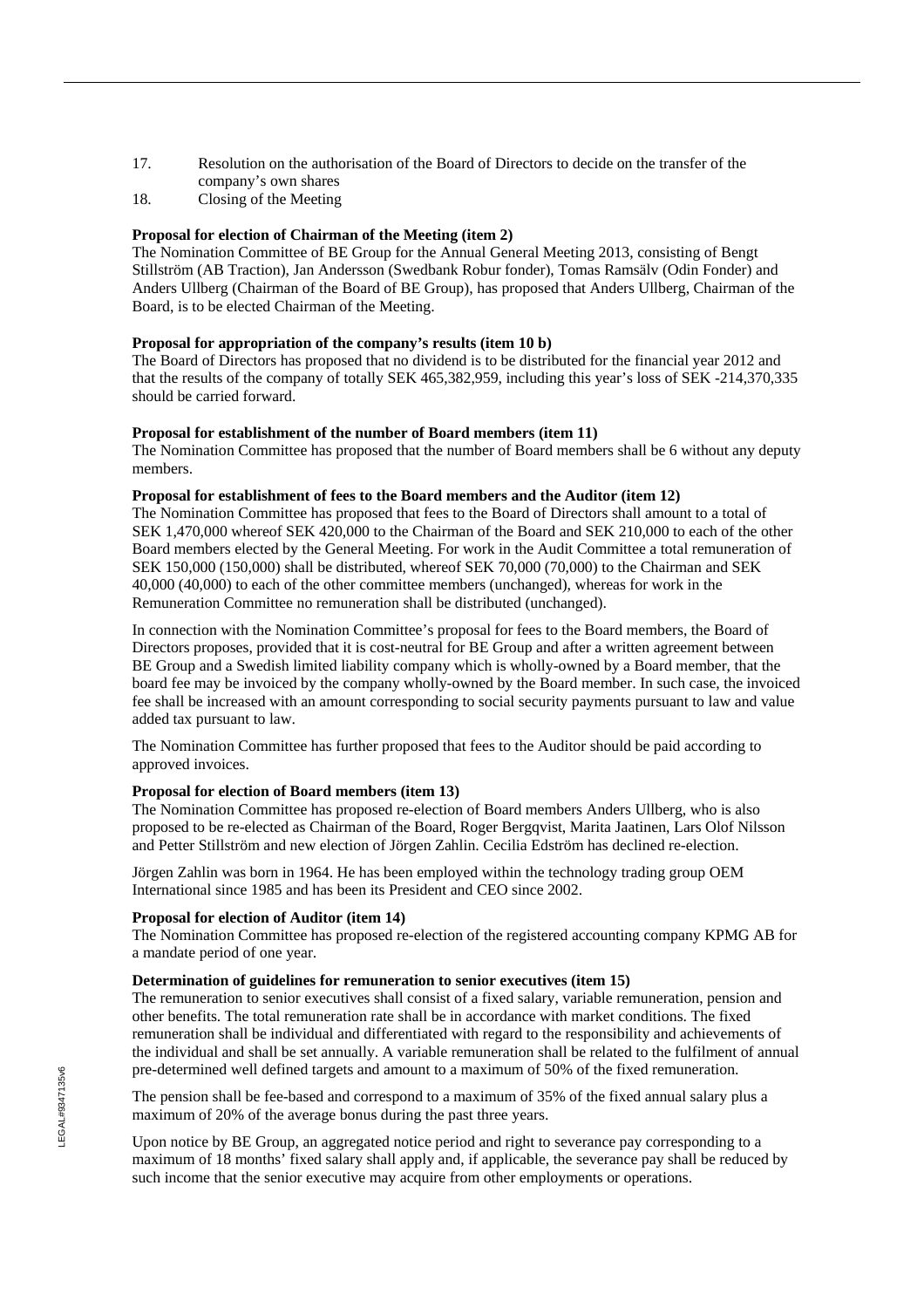## **Proposal for a resolution on the authorisation of the Board of Directors to decide on transfer of the company's own shares in view of Share Savings Scheme 2011 (item 16)**

To cover social security payments relating to Share Savings Scheme 2011, the Board of Directors proposes the Annual General Meeting to authorise the Board of Directors to decide, on one or several occasions up to the Annual General Meeting 2014, on the transfer of maximum 50,000 of the company's own shares. The transfer shall take place on NASDAQ OMX Stockholm at a price within the price interval that may be registered at any given time.

### *Voting majority*

The resolution of the General Meeting on the authorisation of the Board of Directors to decide on transfer of the company's own shares is, pursuant to the Swedish Companies Act, subject to the support of shareholders representing at least two-thirds of both the number of votes cast and the shares represented at the Meeting in order to be valid.

## **Proposal for a resolution on the authorisation of the Board of Directors to decide on transfer of the company's own shares (item 17)**

In order to enable BE Group to finance minor company acquisitions, the Board of Directors proposes the Annual General Meeting to authorise the Board of Directors to decide, on one or several occasions up to the Annual General Meeting 2014, on the transfer of the company's own shares. Transfer of shares may be made with deviation from the shareholders' preferential right of the maximum number of shares held by BE Group at the time of the decision of the Board of Directors and which are not required for the supply of so-called matching shares and performance shares and the cover of social security payments according to the company's share savings schemes. Transfer of shares may take place as payment of whole or part of the purchase price at the acquisition of a company or business or part of a company or business and the consideration shall be equal to the assessed market value of the share. On such transfer, payment may be made by assets contributed in kind or by set-off of a claim against BE Group. The Board of Directors shall be entitled to determine the other terms and conditions of the transfer which, however, shall be on market terms.

#### *Voting majority*

The resolution of the General Meeting on the authorisation of the Board of Directors to decide on transfer of the company's own shares is, pursuant to the Swedish Companies Act, subject to the support of shareholders representing at least two-thirds of both the number of votes cast and the shares represented at the Meeting in order to be valid.

## **Information at the Annual General Meeting**

The Board and the CEO shall at the Annual General Meeting, if any shareholder so requests and the Board believes that it can be done without significant harm to the company, provide information regarding circumstances that may affect the assessment of an item on the agenda, circumstances that can affect the assessment of the company's or its subsidiaries' financial position and the company's relation to other companies within the group.

## **Available Documents**

Accounting documents, the Auditor's report, the statement by the Auditor whether applicable guidelines for remuneration to senior executives has been complied with and the complete proposals of the Board of Directors for resolutions under items 16-17 will be available at the company and on the company's website www.begroup.com no later than Friday 5 April 2013 and will be sent to all shareholders upon request. Copies will also be available at the Annual General Meeting. The Nomination Committee's motivated statement on the proposals under items 11-14 is available on the company's website, www.begroup.com.